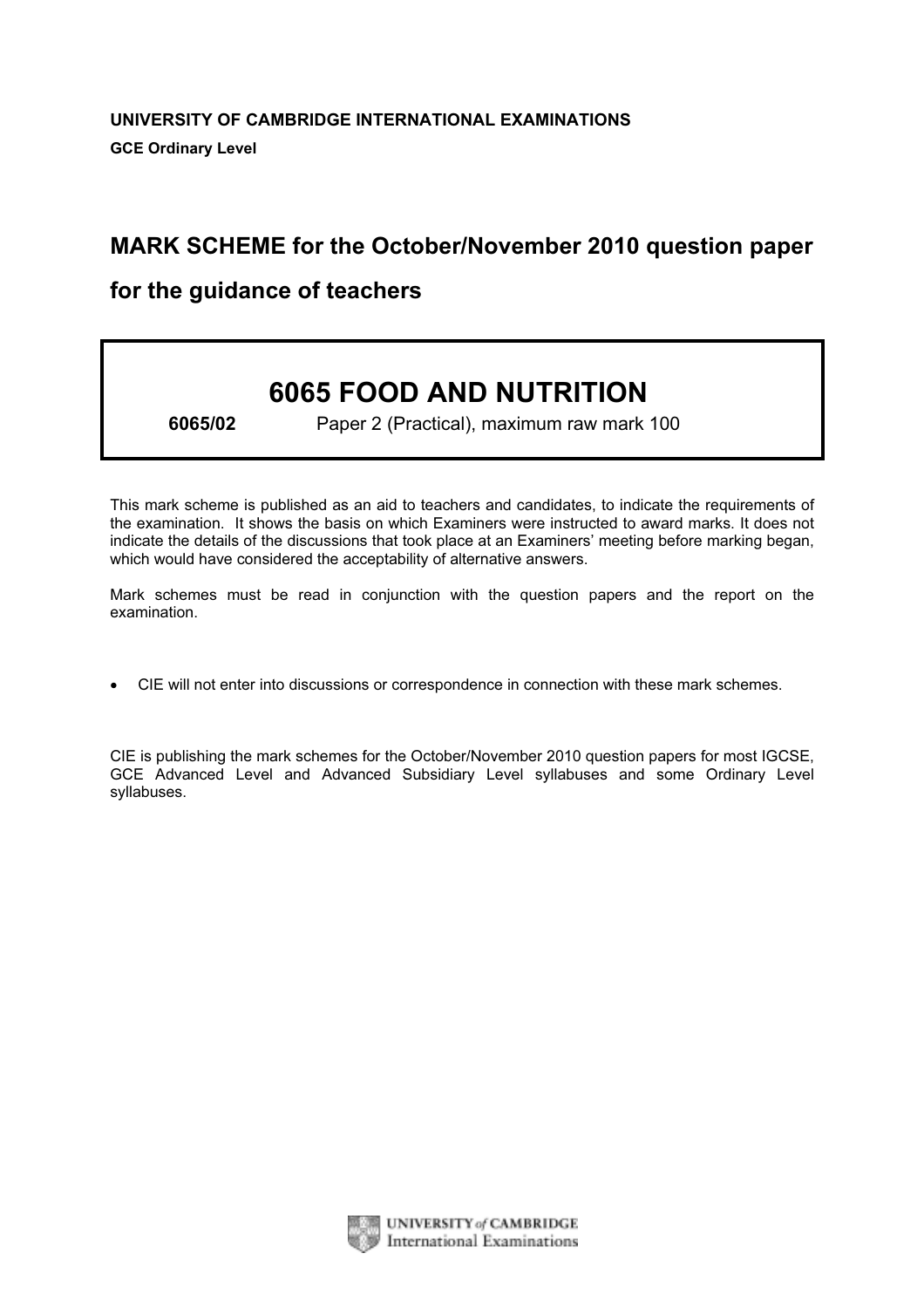| Page 2 | <b>Mark Scheme: Teachers' version</b> |      | Paper |
|--------|---------------------------------------|------|-------|
|        | GCE O LEVEL – October/November 2010   | 6065 |       |

### SCHEME OF ASSESSMENT

#### Allocation of marks – 150

The marks should be recorded on the Practical Examination Working Marksheet. (The final raw mark must be scaled to a mark out of 100 before transferring to the MS1 marksheet.)

The total of 150 is divided thus:

| 1 Preparation session – choice and plan | 50  |
|-----------------------------------------|-----|
| 2 Method of working                     | 55  |
| 3 Quality of dishes                     | -35 |
| 4 Serving and appearance                | 10. |

#### DETAILED ALLOCATION OF MARKS

| <b>PREPARATION SESSION</b> | $(50$ marks) | <b>Choice</b> | 20 |
|----------------------------|--------------|---------------|----|
|                            |              | Plan          | 30 |

 (a) Choice (Max 20) General Points – applicable to each test.

The dishes chosen should meet the requirements of the specific tasks and:

- (i) show a variety of skills and processes
- (ii) combine to form well-balanced meals
- (iii) have attractive appearance
- (iv) show thought for economy in fuel and food
- (v) show an awareness of the time available for cooking and serving

Note quantities chosen – these should be adequate for the number being served. Under choice, give credit for variety in texture and for inclusion of local fruit and vegetables.

#### (b) Plan of Work (Max 30)

Please note and mark the following points:

 (i) Recipe section (5 marks) Dishes chosen must be clearly listed with the quantity of each ingredient for each dish.

#### (ii) Planning section (23 marks)

- 1 A logical sequence of work from beginning of test to final serving each item followed through to serving stage. This is the most important part of the plan. It should show the candidate's ability to visualise exactly what he/she is going to do throughout the test time and write it down in clear sequence with adequate timing. (10 marks)
- 2 Clear indication of method for each dish, e.g. make cake creaming method make sauce – roux method. (5 marks)
- 3 Oven temperature required for each dish and cooking time although this can be incorporated in (a). (3 marks)
- 4 Time allowed for cleaning and dish washing at convenient points in plan (not necessarily after every dish). (3 marks)
- 5 Allowance of time for serving meals in correct order of courses. Detailed timing is **not** required  $-$  a sensible guide is preferable. (2 marks)

#### (iii) Shopping List (2 marks)

 Should give correct total quantities of ingredients required under correct headings. Any special equipment should be stated.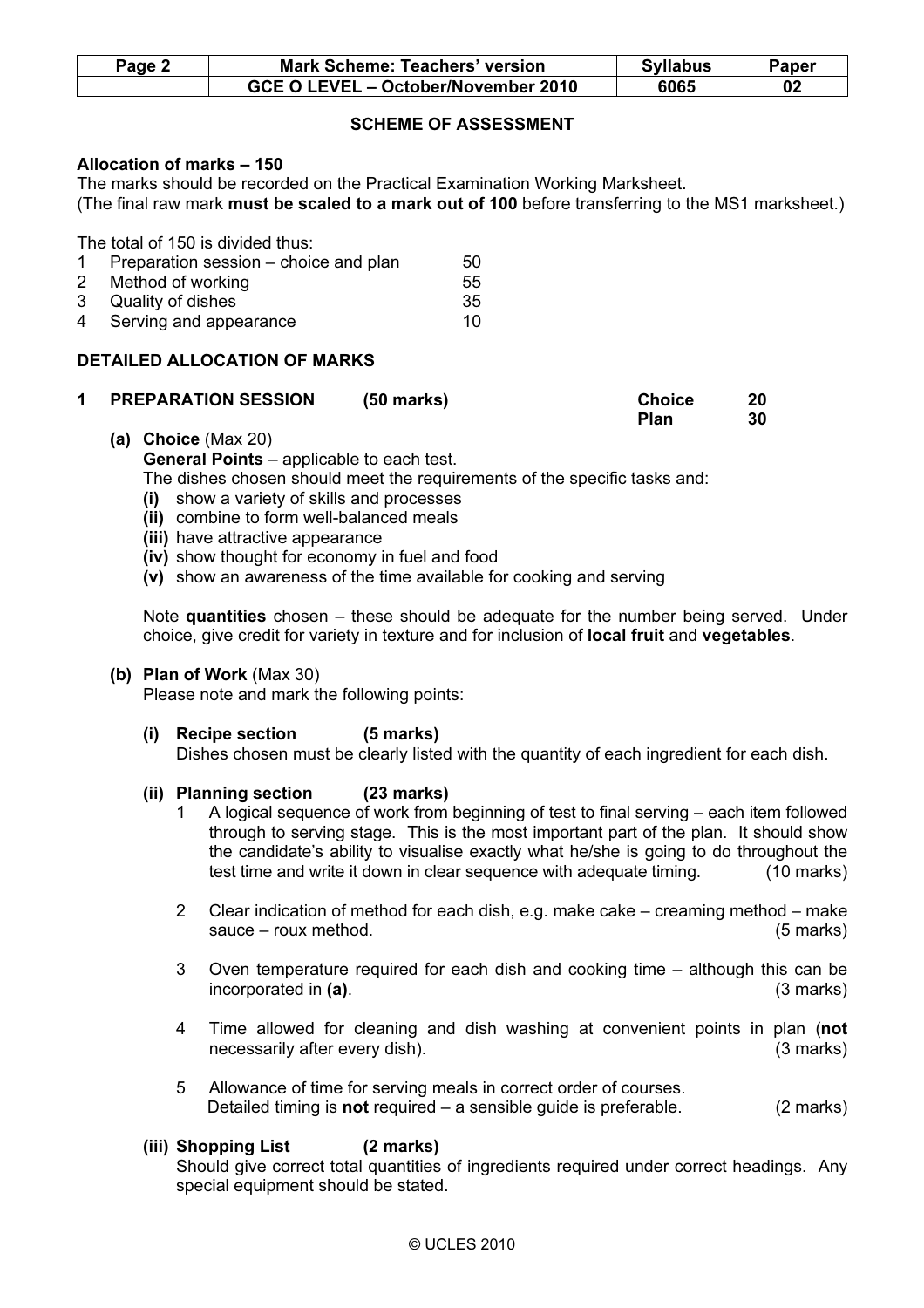| Page 5 | Mark Scheme: Teachers' version      | <b>Syllabus</b> | Paper |
|--------|-------------------------------------|-----------------|-------|
|        | GCE O LEVEL – October/November 2010 | 6065            | 02    |

#### 2 MARKING OF METHOD OF WORKING (55 marks)

 As a general guide, 28/55 for methods which just deserve a pass, 33/55 for a really sound pass and 44/55 for very good methods, excellent timing and a variety of skills shown – this mark will only be given to a very able candidate. A candidate who shows little skill and who has not chosen sufficient dishes for the available time cannot be given more than 25/55 for this section. The majority of candidates will probably obtain between 28 and 42 marks.

#### Method of Working (Maximum 55 marks)

 The following points should be considered when deciding on this mark. The suggested sections are intended to guide the Examiner in assessing the total mark to be given for this section.

- (a) The candidate's general approach business-like and confident should show in working that she/he has knowledge and clear understanding of recipes and methods being used. Sense of timing. (5 marks)
- (b) Manipulation correct use of tools, skill in handling mixtures, and large and small equipment. Correct preparation of dish, meat, vegetables, fruit, seasonings and flavourings, etc. (20 marks)
- (c) Judgment of consistencies of various mixtures for e.g. scone mixtures, cake mixture etc. **before** actual cooking. **Example 20** is a set of the set of the set of the set of the set of the set of the set of the set of the set of the set of the set of the set of the set of the set of the set of the set of the set
- (d) Good hygienic methods and economy in the use of fuel and food.  $(5 + 5$  marks)
- (e) Oven management control of heat on top of stove. Knowledge of correct oven temperatures and positioning of dishes in the oven. (5 marks)
- (f) Tidy and methodical work throughout. (5 marks)

 If a candidate is extremely untidy then more than 5 marks may be deducted – if this happens, please comment on the mark sheet. Where a candidate is preparing very simple dishes the maximum mark of 55 should be reduced accordingly.

 The term 'fresh vegetables' includes the preparation and cooking of root and/or green vegetables. Salads, which should include a variety of vegetables and fruits, may merit a maximum of 6, dressing up to 4 according to type and skill involved.

 NB Tinned, frozen and freeze-dried vegetables and instant coffee – maximum 2 marks each. Commercially prepared fruit juice or squash = 0. These marks apply to result only. If serving and presentation of vegetables good then give credit in last section, but for tinned juice etc. no mark.

#### 3 QUALITY OF DISHES (maximum 35 marks)

 All dishes must be tasted. Each dish must be marked according to flavour, texture and edibility. Please note that the maximum marks must be reduced for simple dishes involving little skill. Dishes added after the planning session has been completed will not receive a mark. In assessing the quality of finished dishes, comments should be written on the assessment sheet about the flavour, texture and edibility of each dish.

Serving and appearance are assessed with a separate mark.

#### 4 SERVING AND APPEARANCE (maximum 10 (usually 5 + 5) marks)

Serving – note the following points: sequence of serving meal, correct temperature of food and serving dishes.

Appearance – attractive presentation, tasteful garnishing and decoration. Cleanliness of dishes and tablecloth. Correct use of d'oyleys (doilies) and dish papers. Suitable flower arrangement.